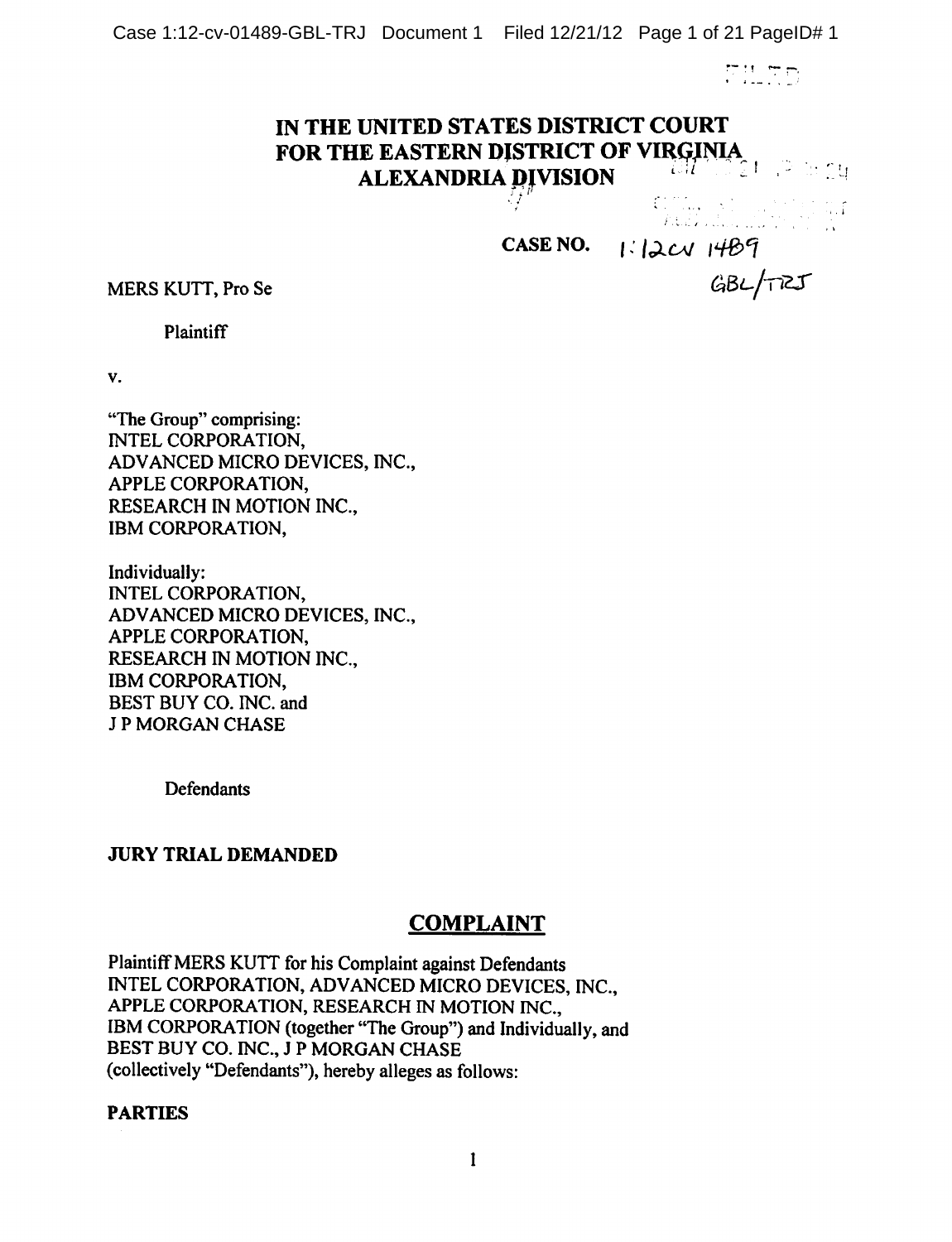1. MERS KUTT is a Canadian Citizen with principal place of business at 10 Tremely Crescent, Toronto, On., Canada. 2. Intel Corporation, a Delaware Corporation with its its principal place of business at 2200 Mission College Blvd., Santa Clara, CA. 3. Advanced Micro Devices Inc., (AMD), a Delaware corporation, One AMD Place, P.O. Box 3453Sunnyvale, CA. 4. Apple Corporation, Apple Inc., a California corporation, 1 Infinite Loop, Cupertino, CA. 5. Research In Motion Inc., an Ontario corporation, 295 Phillip Street, Waterloo, Ontario, Canada. 6. International Business Machines Corporation (IBM) a Delaware corporation, New Orchard Road, Armonk, New York 10504. 7. Best Buy Co. Inc., with corporate offices at 7601 Penn Ave. South Richfield MN55423. 8. J P Morgan Chase with corporate offices at 270 Park Avenue, New York, NY10017.

# **JUSTIFICATION OF JOINDERS**

The Justification for Joinders being appropriate are set forth in paragraphs 42, 43, 45 and 48.

# **NATURE OF THE ACTIONS**

9. This is a civil action for the infringement and related actions on United States Patent No.

5,506,981.

# **JURISDICTION AND VENUE**

This Court has jurisdiction over the subject matter of this action pursuant to 28  $10.$ 

U.S.C. §§ 1331 and 1338(a) because this action arises under the patent laws of the United States,

including  $35$  U.S.C. § 271 et seq.

11. This Court also had Jurisdiction and was the Venue in the previous Case 106xx between

the Plaintiff ALL Computers Inc., the previous owner of the patent, and he Defendant Intel

Corporation.

 $12.$ This Court has personal jurisdiction over Defendants because Defendants have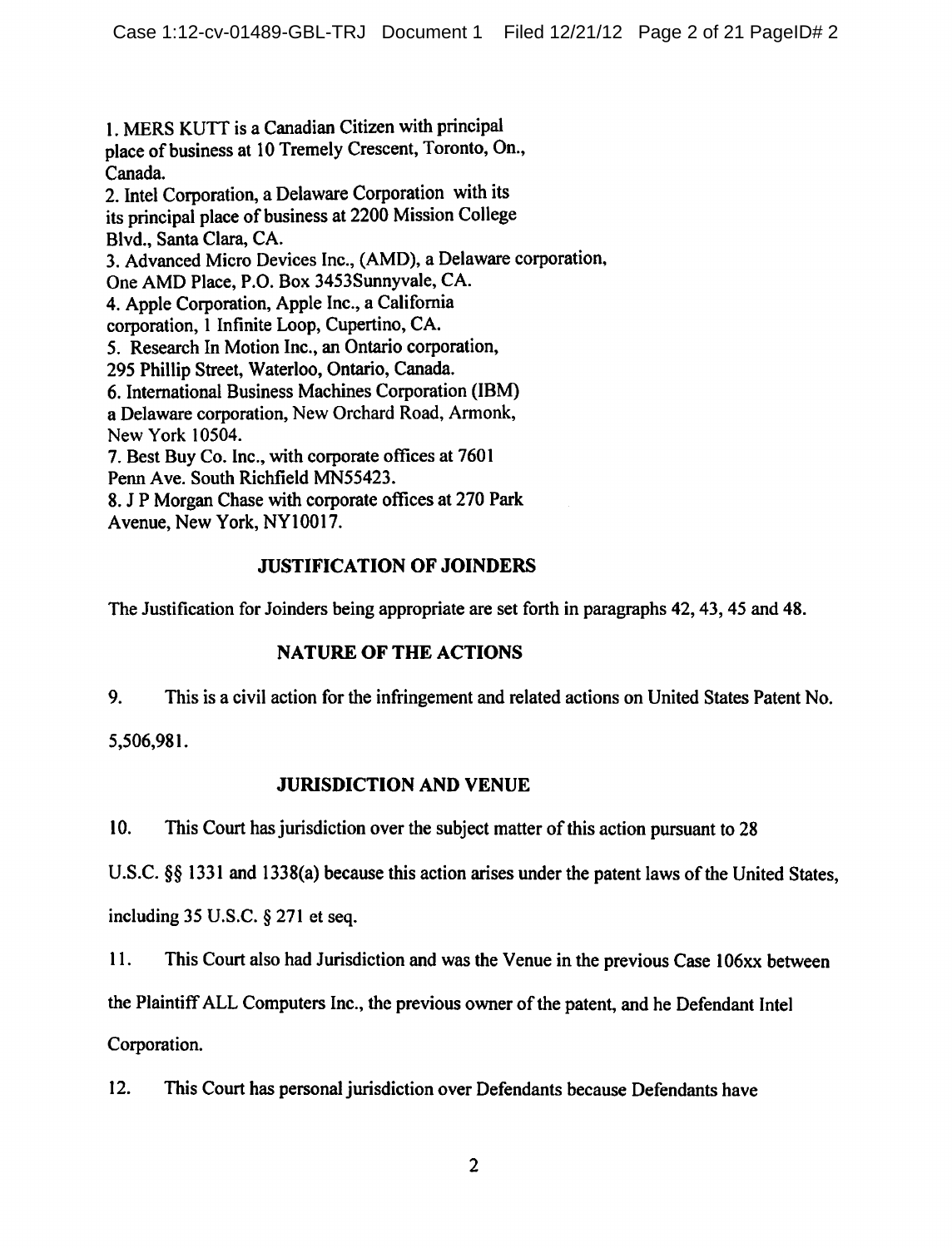committed acts of infringement in violation of 35 U.S.C. § 271 and have placed infringing products into the stream of commerce with the knowledge and/or understanding that such products are used and sold in this District. These acts cause injury to the Plaintiff within the District. On information and belief, Defendants derive substantial revenue sale of infringing products distributed within the District, and/or expect or should reasonably expect their actions to have consequences within the District, and derive substantial revenue from interstate and international commerce.

In addition, Defendants knowingly induced, and continue to knowingly induce,  $13.$ infringement within this State and within this District by contracting with others to market and sell infringing products with the knowledge and intent to facilitate infringing sales of the products by others within this District and by creating and/or disseminating data sheets and other instruction materials for the products with like mind and intent.

14. Venue is proper in this judicial district as to Defendants 28 U.S.C. §§1391 and 1400(b)

### THE PATENT-IN-SUIT

- 15. Paragraphs 1-14 are reincorporated by reference as if fully set forth herein
- 16. On April 9, 2006, the 5,506,981 Patent, titled "Apparatus And Method For Enhancing The Of Personal Computers," was duly and lawfully issued by the United States Patent and Trademark Office ("PTO"). The '981 Patent is attached hereto as Exhibit A.
- 17. Mers Kutt owns the '981 Patent and holds the right to sue and recover damages for infringement thereof, including past infringement.

### **FACTUAL BACKGROUND**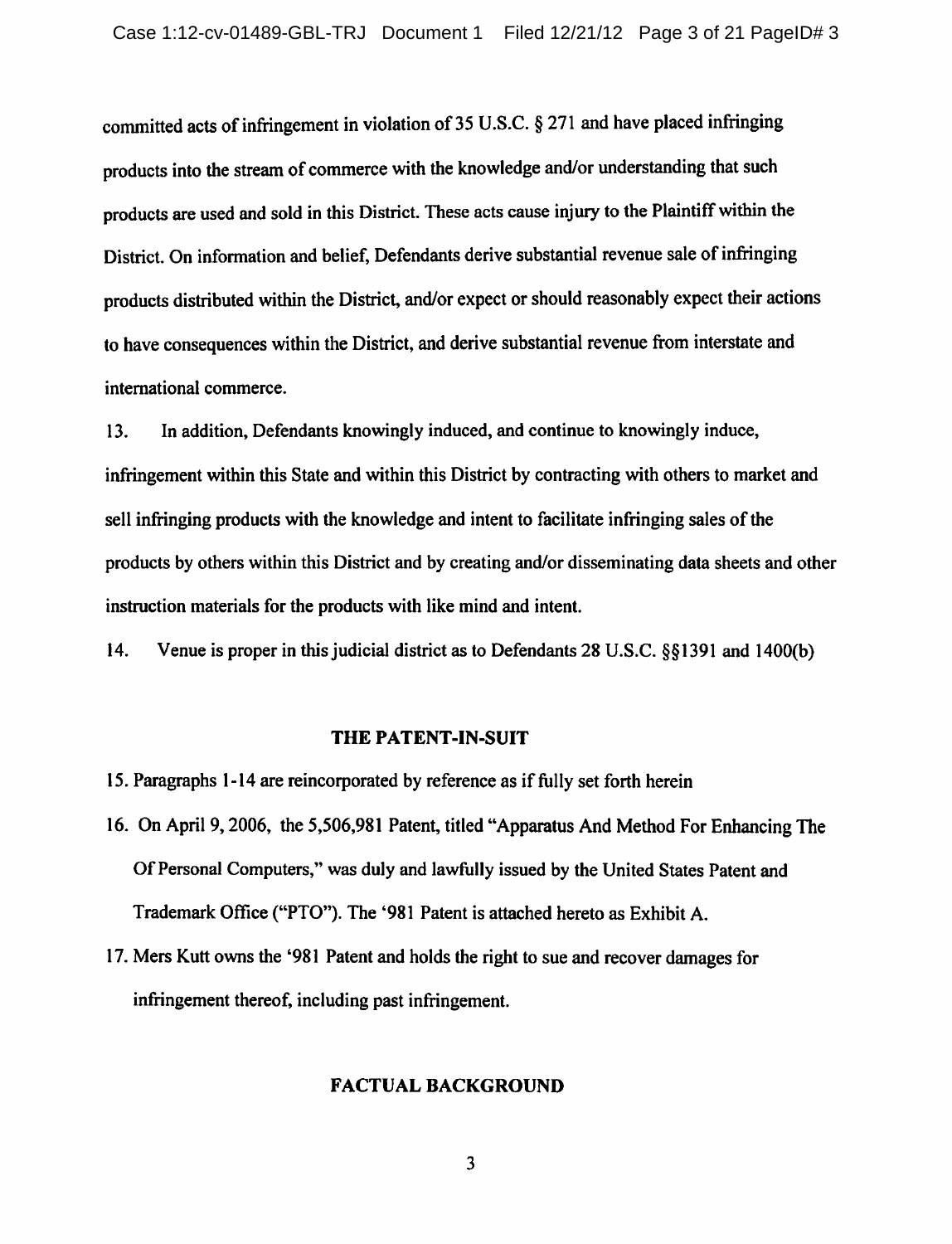- 18. Paragraphs 1-16 are incorporated by reference as if fully restated herein.
- 19. Mers Kutt is an internationally renowned Canadian inventor, best known for his invention of the Personal Computer in 1973, the MCM/70, although now that the real origin of "processor" boards' has been exposed it will far surpass the PC itself because of the unprecedented impact the combination of the PC and the Internet it has had not just on the computer world but on the world at large.
- 20. Mers' first invention was Key-Edit in 1968. It was the first and also the leading Key-to-Disk data preparation system in the world and it led to the demise of the IBM Punch Card, a billion dollar division of IBM in the 60's. The system was sold to the larger blue chip companies in many counties by the defendant's company Consolidated Computer Ltd (CCL) who were joined by industry giants ICL for sales in Europe and the British Commonwealth and Fuiitsu in Asia.
- 21. He founded ALL Computers Inc. in 1975 and invented ALL Card in 1983 and ALL Chargecard in 1988. ALL Chargecard was the world's first "processor board" and it won the industry's highest prize in 1988 - "The Technical Excellence Award".
- 22. After the disappointing performance of the Pentium 'chip' product Intel introduced in 1993. Intel secretly switched to ALL Computers' processor board design in 1995. Secretly because it included the '981 patent technology and was mounted on a board and the board made it a dead giveaway that it was an ALL Computers product. After winning The Technical Excellence Award the board had become an unofficial trademark for ALL Computers.
- 23. The amazing fact is that every microprocessor product Intel built prior to 1995 was a chip product but after 1995 Intel never released another chip product. They switched to the board product and to this very day they continue to mount each new Core chip on a board along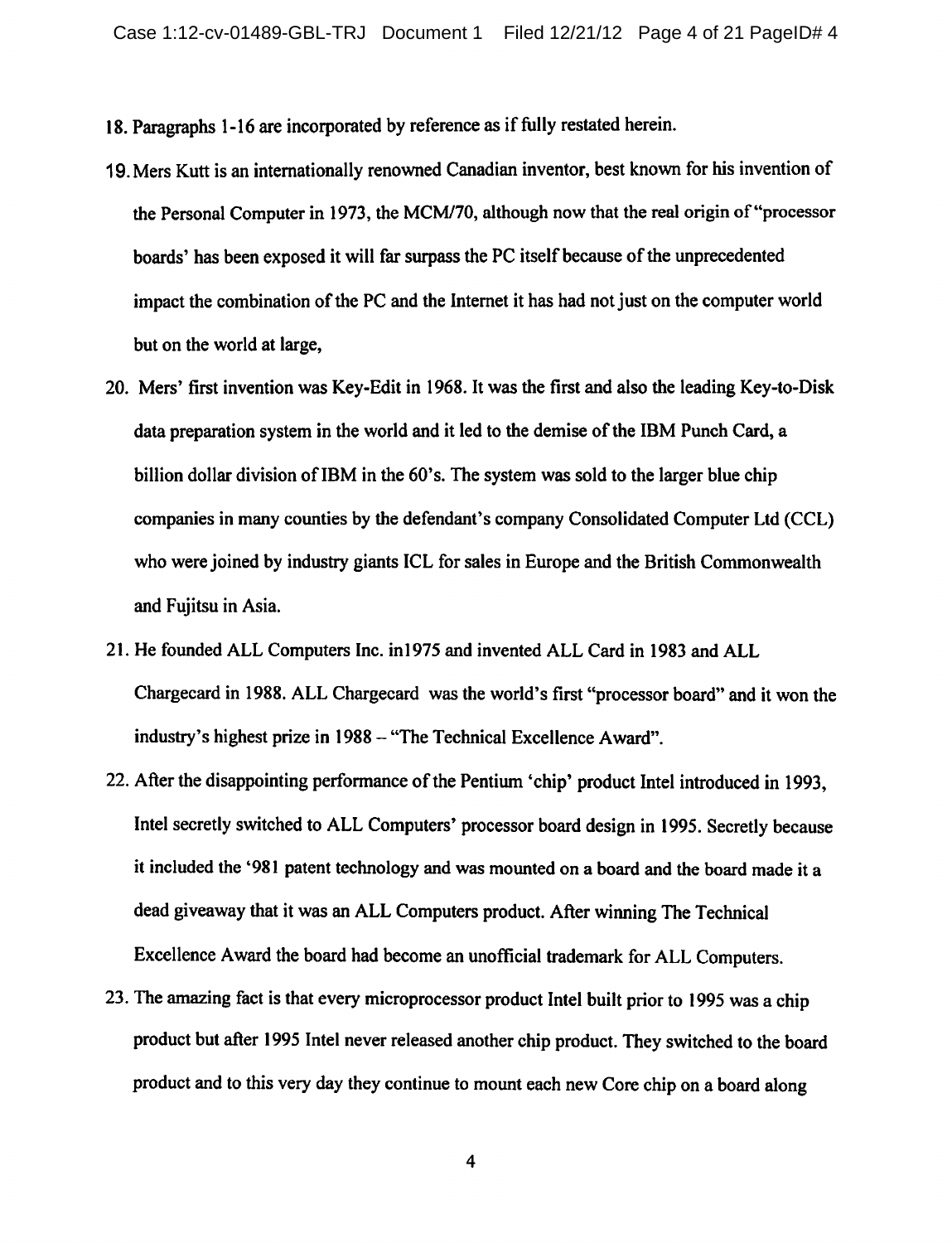with the '981 patented circuitry.

- 24. They never use the word "board" and even coined the name "processor" as in 'Pentium processor' to avoid the mention or even the thought of a board. That was part of Intel's very effective cover-up program they launched mainly to avoid detection of their infringement, but also because they were still smarting from their embarrassment for having failed with their design of a product to compete with ALL Chargecard. When ALL Chargecard was installed in the PC, it bypassed Intel's circuitry and increased PC performance by a factor of 5, and that was what propelled ALL to win the major award.
- 25. Intel's cover-up of the Pentium processor worked well for many years but that ended in 2006 simply because their 'cover-up design' was compromised to hide their use however it could no longer cope with the new faster chips nor the multiple cores per chip which were fast becoming the new standard after their release in 2006.
- 26. In 2004, Mers received his most cherished award, he became a member of The Order of Canada which is Canada's highest lifetime achievement award and it was bestowed upon him by the Governor General of Canada.
- 27. Intel Corporation is the world's largest semiconductor company with the microprocessor chip as its mainstay product and the only very successful product since their RAM chips. Mers' company CCL bought Intel's RAM chips in large volumes for Key-Edit.
- 28. Bob Noyce started Intel 3 years after Mers started CCL. Mers in fact played a major role in convincing Intel's Board to build the first microprocessor chip for Mers' company. The Board had rejected Bob's earlier proposal to build it because they reasoned there is only be one microprocessor chip per computer while there are over a 100 RAM chips.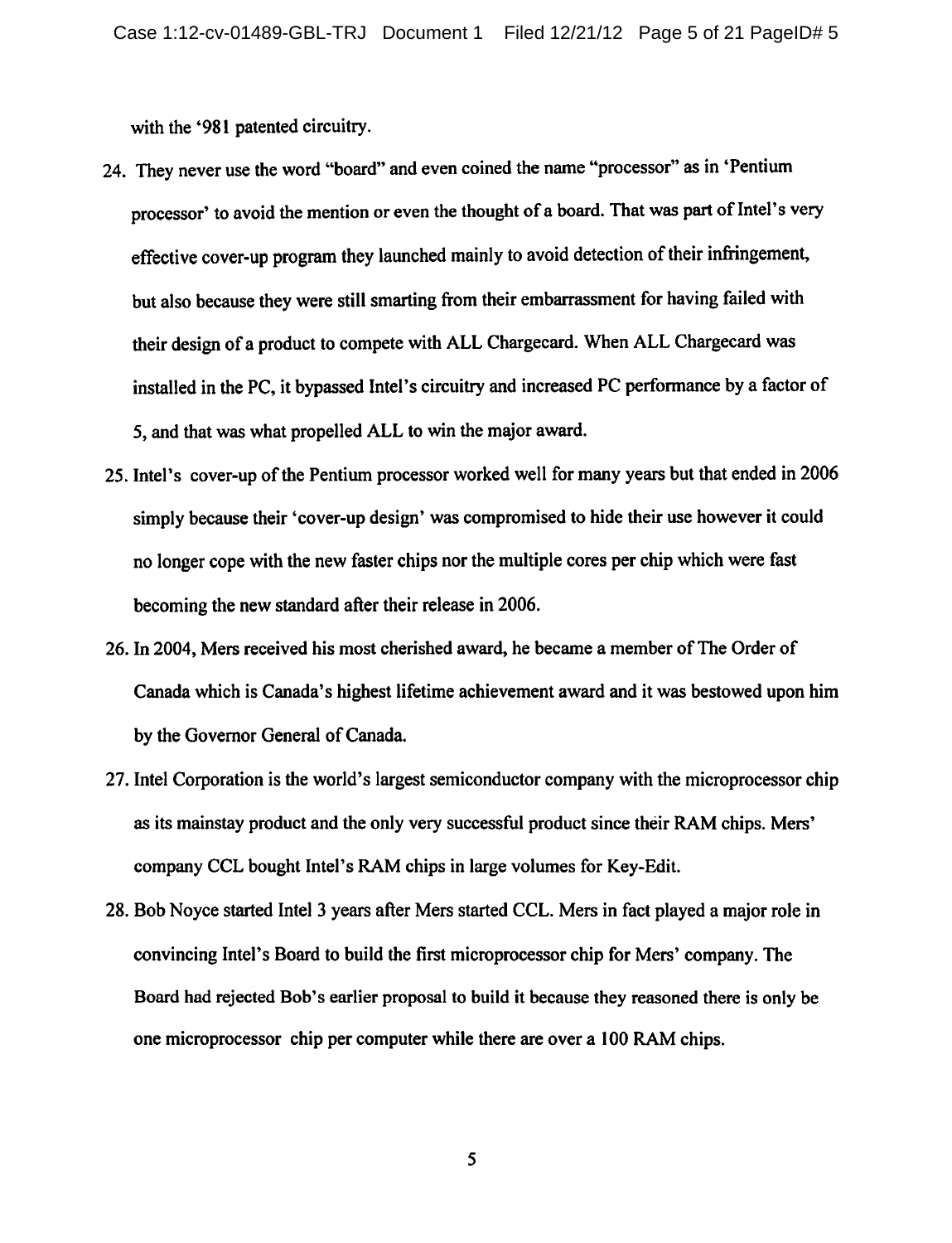- 29. It was only after Mers made the offer to Bob to finance the development of the chip that the Board decided to just build it as a 'freebee' incentive for customers that buy Intel's RAM chips. Bob and Mers became good friends as well as colleagues and they helped each other with their complementary expertise. As a result Mers received the first 'beta' 8008 chip from Bob in December 1971 and by early 1973 Mers demonstrated the world's first PC to Bob who jumped up and down with joy and amazement like a young boy and Intel's Board finally succumbed.
- 30. Had Bob still been alive there would never have been any litigation however Intel has never been the same without Bob, in ethics, innovation and esprit de corps among their staff.
- 31. AMD is a large semiconductor manufacturer and their prime emphasis is on CORE level products 2<sup>nd</sup> only to Intel in the production of Intel compatible products at the CORE level. They also make and sell the ARM level products and all of these CORE and ARM level products include the '981 technology and infringe directly on the '981 patent.
- 32. Apple and Steven Job is a storybook tale to itself, and while their paths never crossed Mers hoped they would because he wondered if Steve knew the computer language that was invented by Ken Iverson, a Canadian working at IBM, was built into the MCM/70 and Mers realized that the Apple PC actually included it few people knew because it was directly not available to the user – however it played a big role and was the key to Apple being able to run spreadsheets which is the reason Apple sales finally really took off.
- 33. Apple and Intel share in each of the 2 diverse areas of infringing designs. Intel are primarily in the business computers arena with their higher cost, higher performing but also higher heat and battery dissipation with their Core i processors and these designs are primarily put forth by Intel (we will refer to them as "CORE" designs; and only marginally into the consumer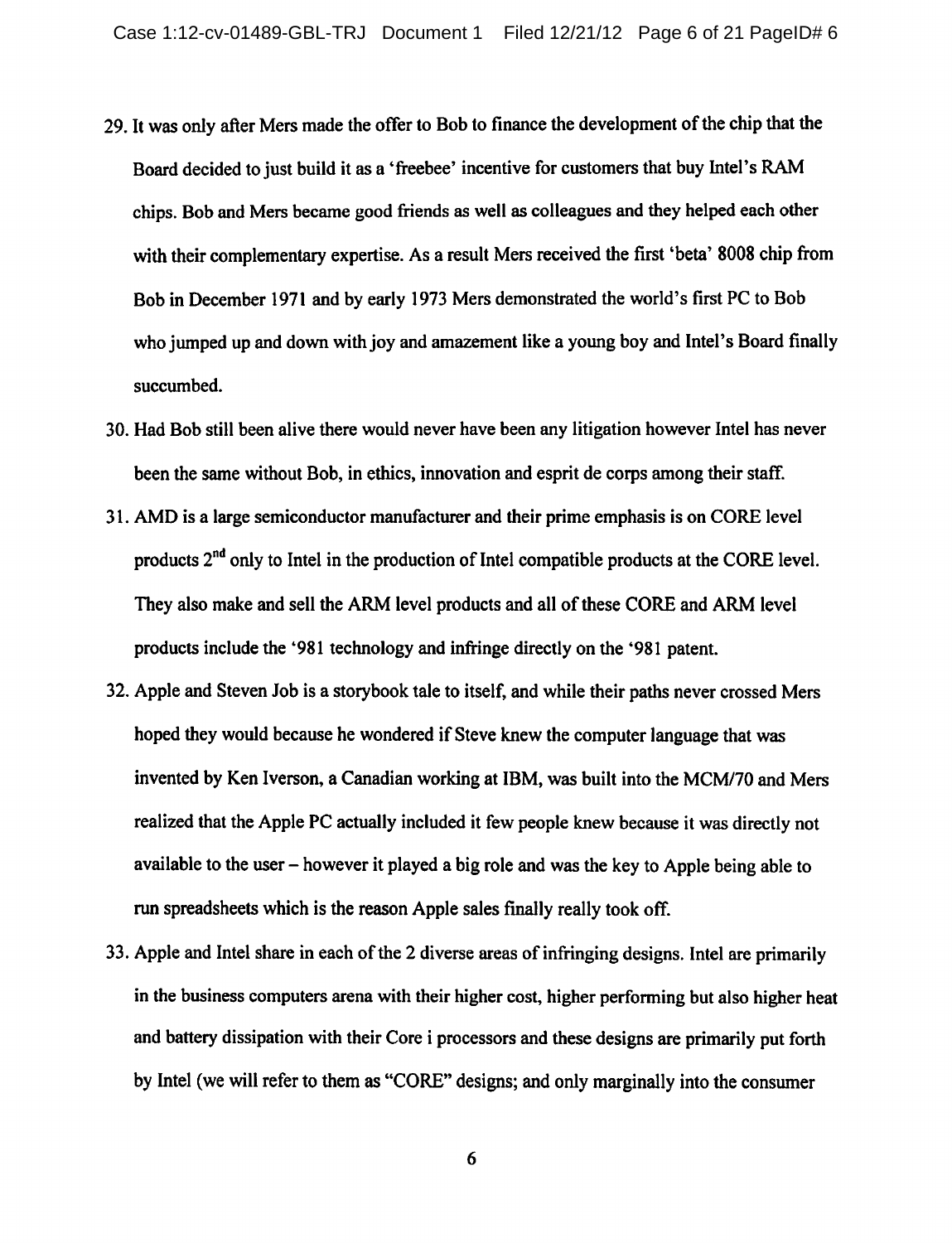computer arena with low cost, mid-high performers, and low heat and battery dissipation and these designs are primarily put forth by ARM a British company and we will refer to them as "ARM" designs or "tiny PC" designs.

- 34. Apple is the diametrically opposite although they are more balanced as their Mac PC sales far exceed the consumer product sales by Intel, although Intel has begun to put more emphasis in the tiny PC area.
- 35. Apple like all the other main manufacturers of motherboards and PCs, knew what really caused their sales to sky rocket up while their costs plummeted beginning i n 1995 – '981 technology's addition of a new faster clock and a signal that synchronized it with the original slower clock with the minimum delay and maximum amount of flexibility was the answer for a PC.
- 36. Mainframes do not have this synchronization problem because they can afford to have all the components on the motherboard run at the same high frequency as the processor chip(s). The first clock therefore services all the chips and the synchronization problem disappears.
- 37. The '981 technology plays a very important role in the PC because in place of a FAST processor on a FAST (high cost) motherboard in larger, higher priced computers, the PC with '981 technology operates a FAST processor on a SLOW, low cost motherboard. It turns out there are also many other benefits when the '981 technology is present and that is why virtually all the motherboards and PCs today include the '981 Patent circuitry. You pay a small performance penalty, typically less than 5%, with the FAST/SLOW compared to a FAST/FAST scenario, but you gain in cost, size, weight, flexibility and upgradability so that it is just no contest....all because the optimum '981 synchronization circuitry is at work.

 $\overline{7}$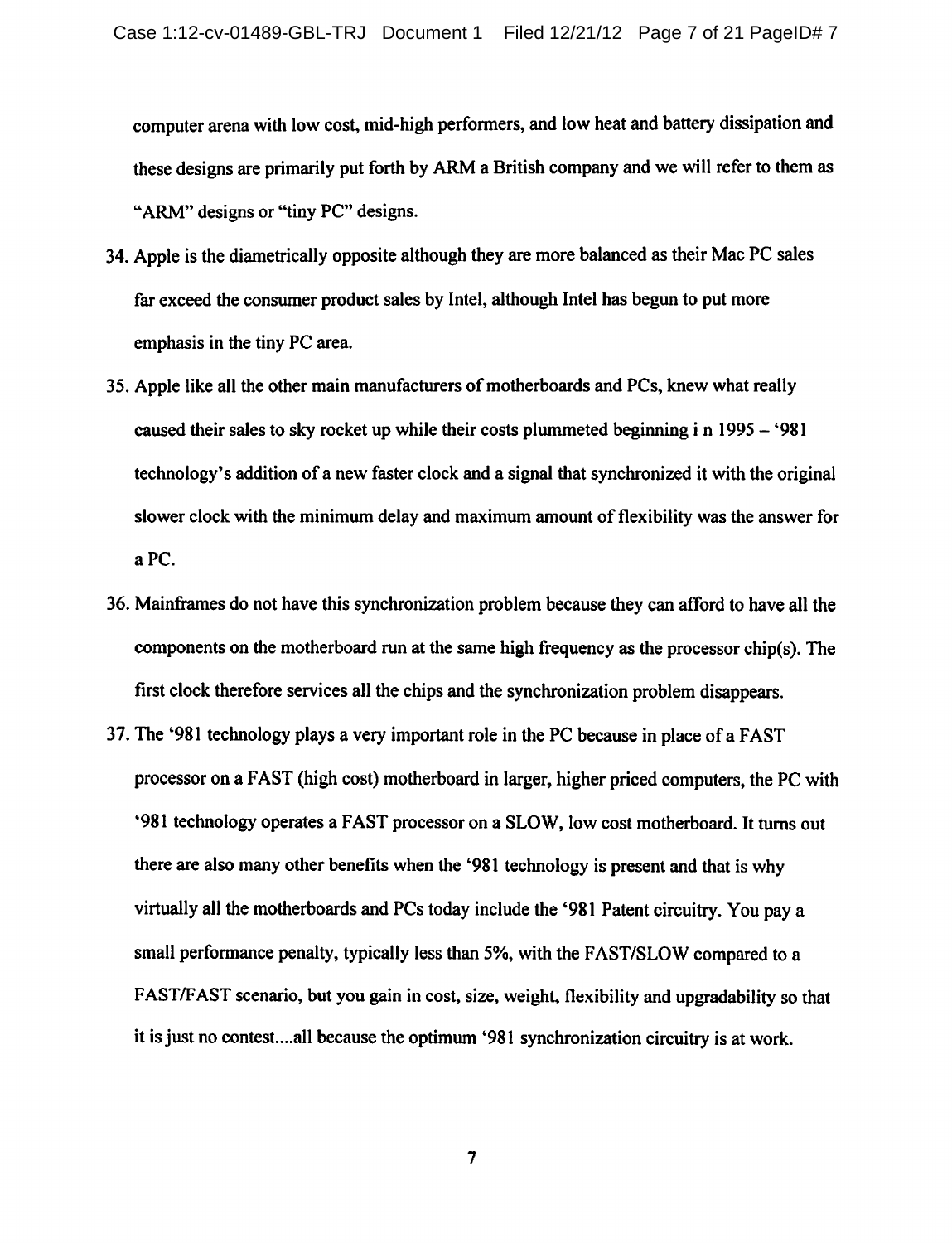- 38. RIM is a company that is wholly involved with the ARM designs and in the past they actually bought the ARM design from Intel. They have resisted any offers of settlements with ALL Computers even with a Board member helped attempted to intervene. They have a number of former ALL Computers key staff who have been instructed neither to speak to me nor let me know they are working at RIM.
- 39. IBM, formerly the leading manufacturer of personal computers sold its personal computer division to Taiwan-based Lenovo however continued to manufacture processor boards that included a microprocessor chip along with the '981 Patent circuitry.
- 40. IBM's subsidiary in Canada and their manufacturing plant in Austin Texas were intimately familiar with the '981 technology because they both manufactured ALL Computers' Supercharge product. However the President of the Canadian division was the person that masterminded the demise of ALL Computers as an active participant in the field, a field in which ALL Computers was the undisputed world leader. IBM also a major buyer of ALL Chargecard even tried to copy it but, like Intel, they also failed.
- 41. The IBM President's devious actions in the 1994/1995 time frame (described in this pleading ##) violated Anti-Trust laws in the USA which in retrospect makes it clear that their motive for transferring the manufacturing of Supercharge from Austin to IBM's Celestica plant in Toronto, in spite of Mers' objection, was to avoid anti-trust laws as they did not exist in Canada.
- 42. Best Buy is a seller at both the CORE and the ARM levels and these products are the same as the ones being offered by Intel, AMD, Apple, IBM and RIM just at a different level in the distribution chain and joinder is appropriate.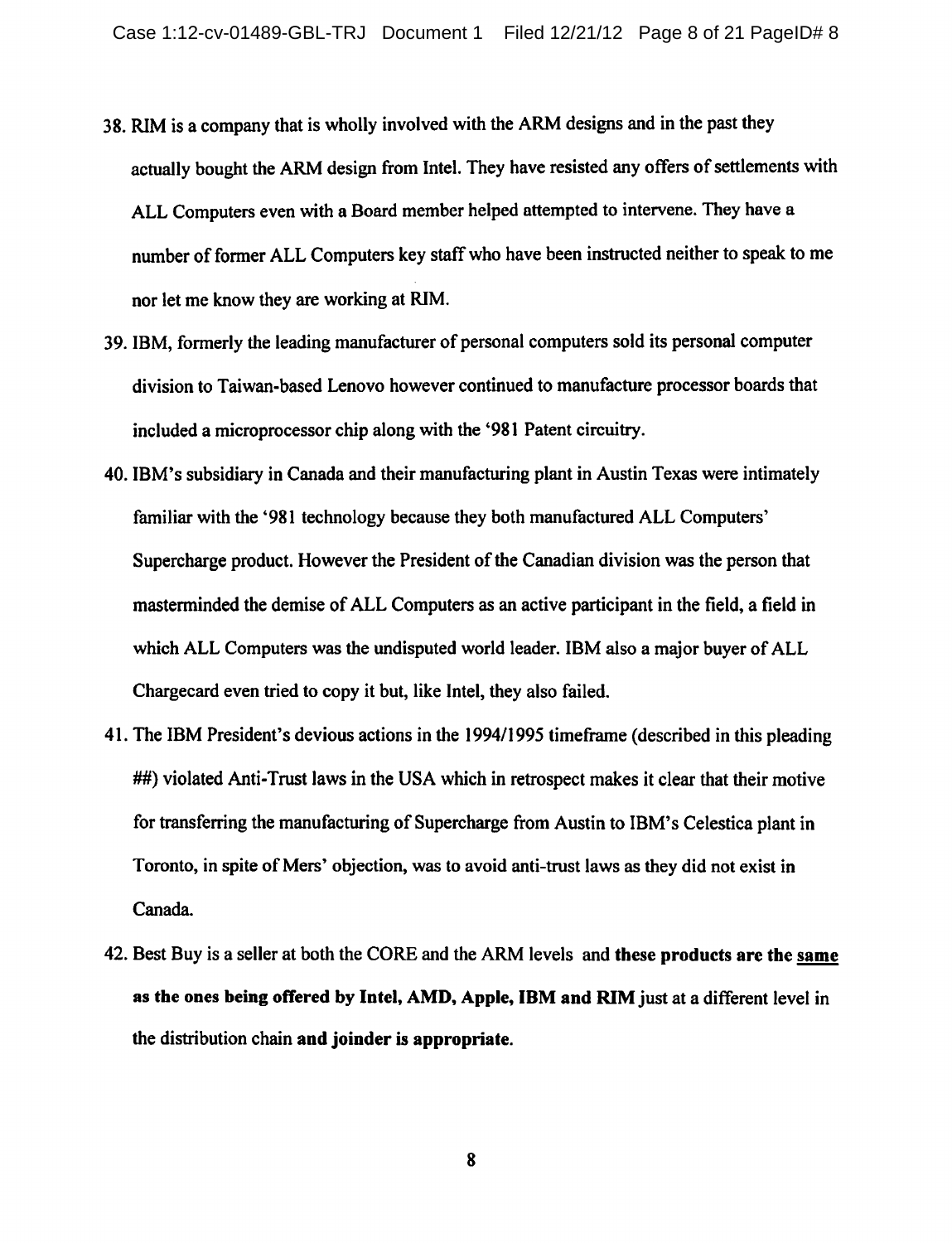43. J P Morgan Chase is a large user of infringing computers, at the CORE level which include cell phones, modems and a variety of other ARM level products, and these products are the same as the ones being offered by Intel, AMD, Apple, IBM and RIM just at a different level in the distribution chain and joinder is appropriate.

### **COUNT 1**

44. Paragraphs 1-43 are reincorporated by reference as if fully set forth herein.

- 45. Intel. AMD, Apple, IBM and RIM, hereinafter referred to as "The Group", was fraudulent in leading their customers, users of their infringing products and the public at large that '981 technology was in the public domain while in fact the products The Group was making. using, offering to sell, selling and/or importing in or into the United States microprocessor chips, processor boards, motherboards/logic boards and personal computers in all form factors and sizes, as well as cell phones and other consumer products that include tinier versions of the above products whether embedded or external, devices (including but not limited to Intel CORE i based products and ARM designed-based products) without authority and in violation of 35 U.S.C.  $\S 271$ . This is a common question of fact and joinder is appropriate on this point alone.
- 46. Given that the '981 Patent technology has touched almost everyone on this planet in a very positive way and promises to continue improving the quality of life for everyone however the Plaintiff who first invented the processor board that revolutionized the wav personal computers and microprocessors were designed and built, then he led the 3 man team that created the '981 Patent's advanced clocking and synchronization circuitry, has received nothing and is in fact in a precarious position with a large debt, fighting foreclosure of his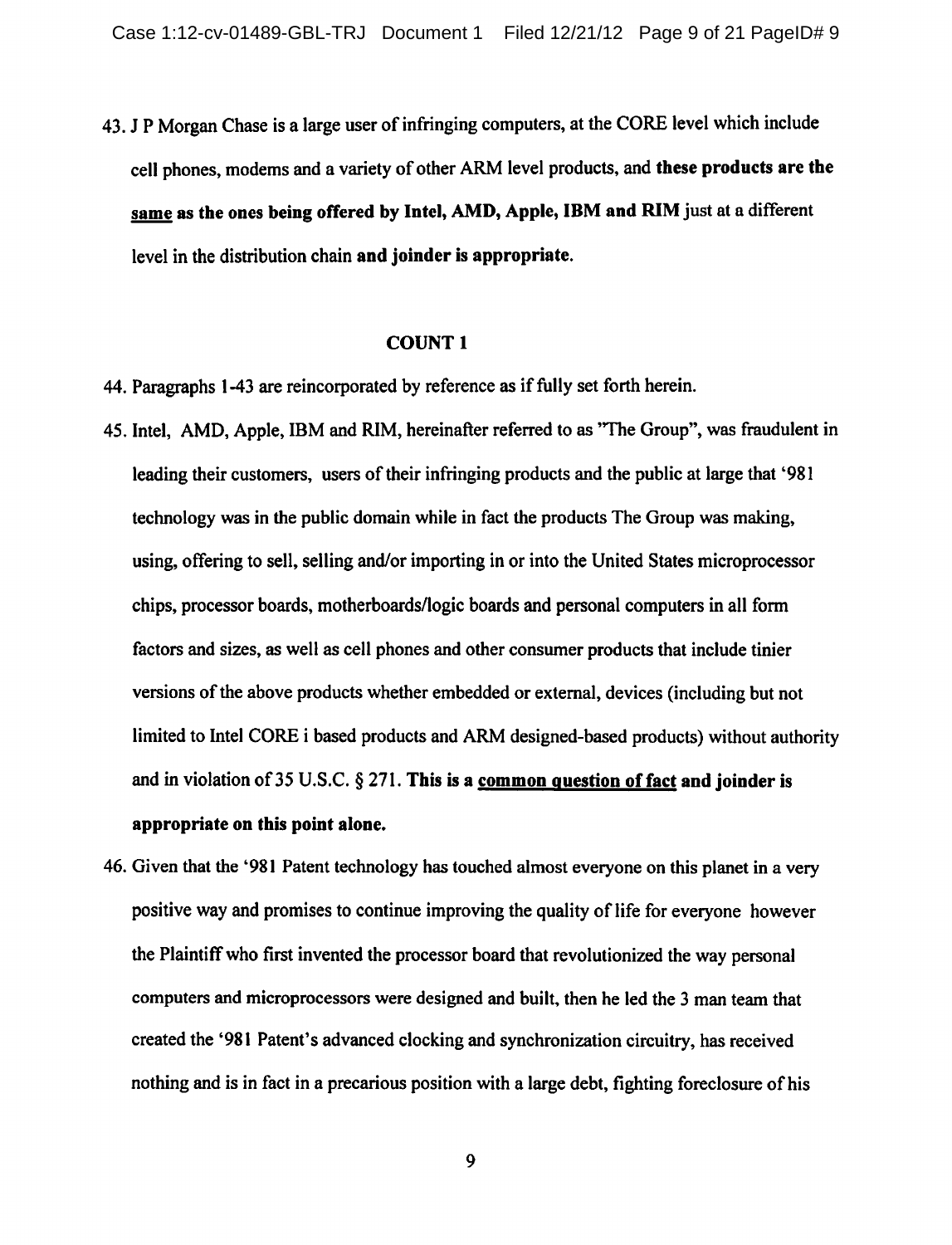home, and then forced to defend the '981 Patent pro se, it is time for justice to come to thr fore and erase the falsehoods perpetrated by greedy actions of The Group.

- 47. Erasing falsehoods will rewrite history correctly for an innocent public that was misled to believe nothing special was created in 1995. The Groups' "nothing" just happened to be a reenergized, much lower priced PC triggering the explosive growth of an affordable and graphically-rich Internet world wide.
- 48. The infringing products of all parties in The Group include a varying number of buses and all are synchronous regardless of which of the very large number of buses (approx. 100) are used. This is another common question of fact and joinder is appropriate on this point alone as well.
- 49. Upon information and belief, all parties of The Group have been aware of the '981 Patents at all relevant times.
- 50. Upon information and belief, The Group has willfully infringed the '981 Patent.
- 51. Plaintiff has suffered greatly and unjustly as a result of The Group's actions and commensurate damages are due to the Plaintiff from The Group.

### **COUNT 1I**

- 52. Paragraphs 1-51 are reincorporated by reference as if fully set forth herein.
- 53. Intel either alone or in conjunction with others, has infringed and/or induced others to infringe, literally and/or under the doctrine of equivalents, one or more claims of the '981 Patent by making, using, offering to sell, selling and/or importing in or into the United States microprocessor chips, processor boards, motherboards and personal computers in all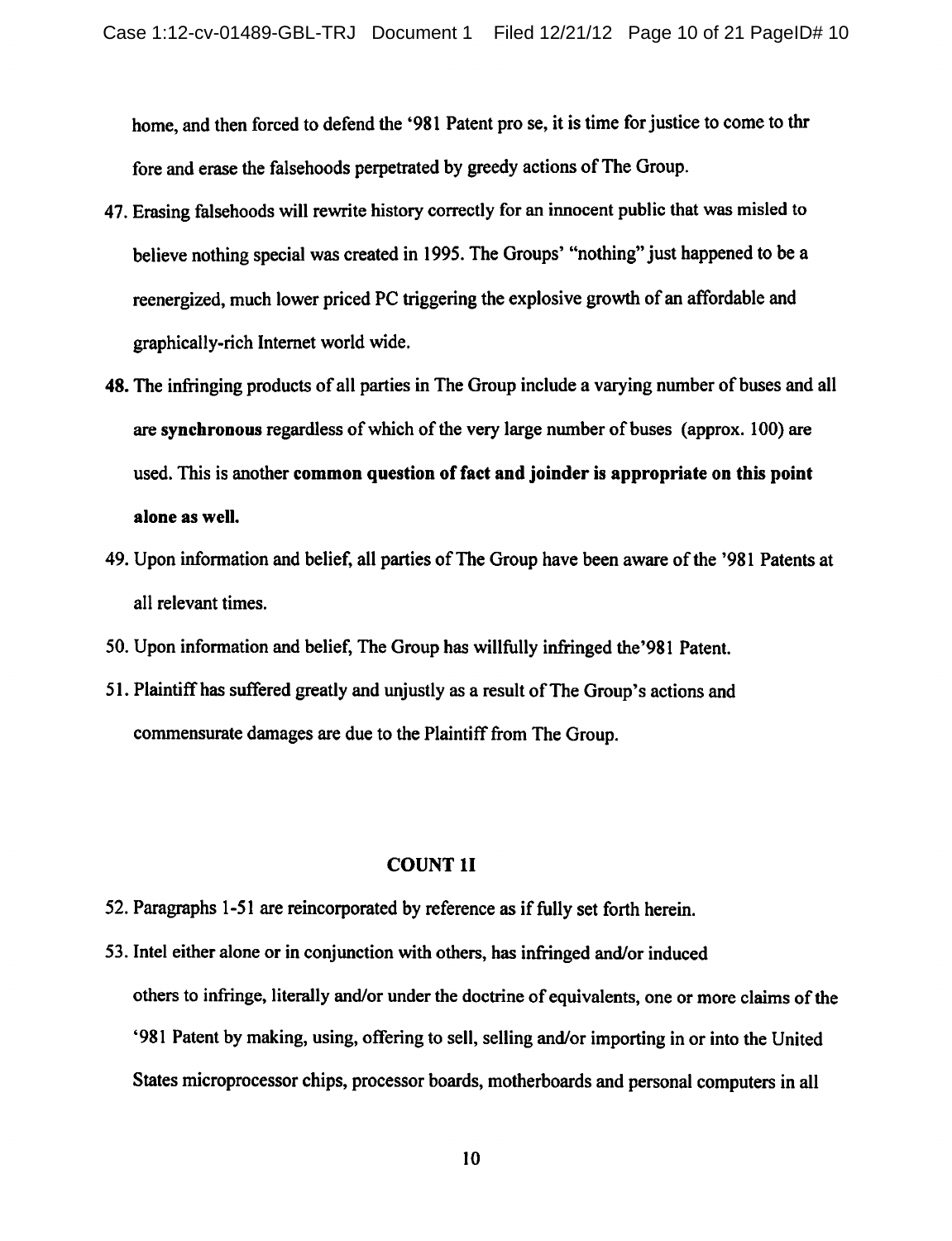form factors and sizes, as well as cell phones and other consumer products that include tinier versions of the above products whether embedded or external, devices (including but not limited to Intel CORE i based products and ARM design-based products) without authority and in violation of  $35$  U.S.C. § 271.

- 54. Upon information and belief, Intel has been aware of the '981 Patents at all relevant times.
- 55. Upon information and belief, Intel has willfully infringed the '981 Patent.
- 56. Plaintiff has suffered damages as a result of Intel's infringement of the '981 Patent'
- 57. Intel's willful infringement of the '981 Patent renders this an exceptional case pursuant to 35 U.S.C. § 285.

#### **COUNT 1II**

- 58. Paragraphs 1-57 are reincorporated by reference as if fully set forth herein.
- 59. AMD either alone or in conjunction with others, has infringed and/or induced
- 60. others to infringe, literally and/or under the doctrine of equivalents, one or more claims of the '981 Patent by making, using, offering to sell, selling and/or importing in or into the United States microprocessor chips, processor boards, motherboards and personal computers in all form factors and sizes, as well as cell phones and other consumer products that include tinier versions of the above products whether embedded or external, devices (including but not limited to CORE i based products and ARM designed-based products) without authority and in violation of 35 U.S.C. § 271.
- 61. Upon information and belief, AMD has been aware of the '981 Patents at all relevant times.
- 62. Upon information and belief, AMD has willfully infringed the '981 Patent.
- 63. Plaintiff has suffered damages as a result of AMD's infringement of the '981 Patent'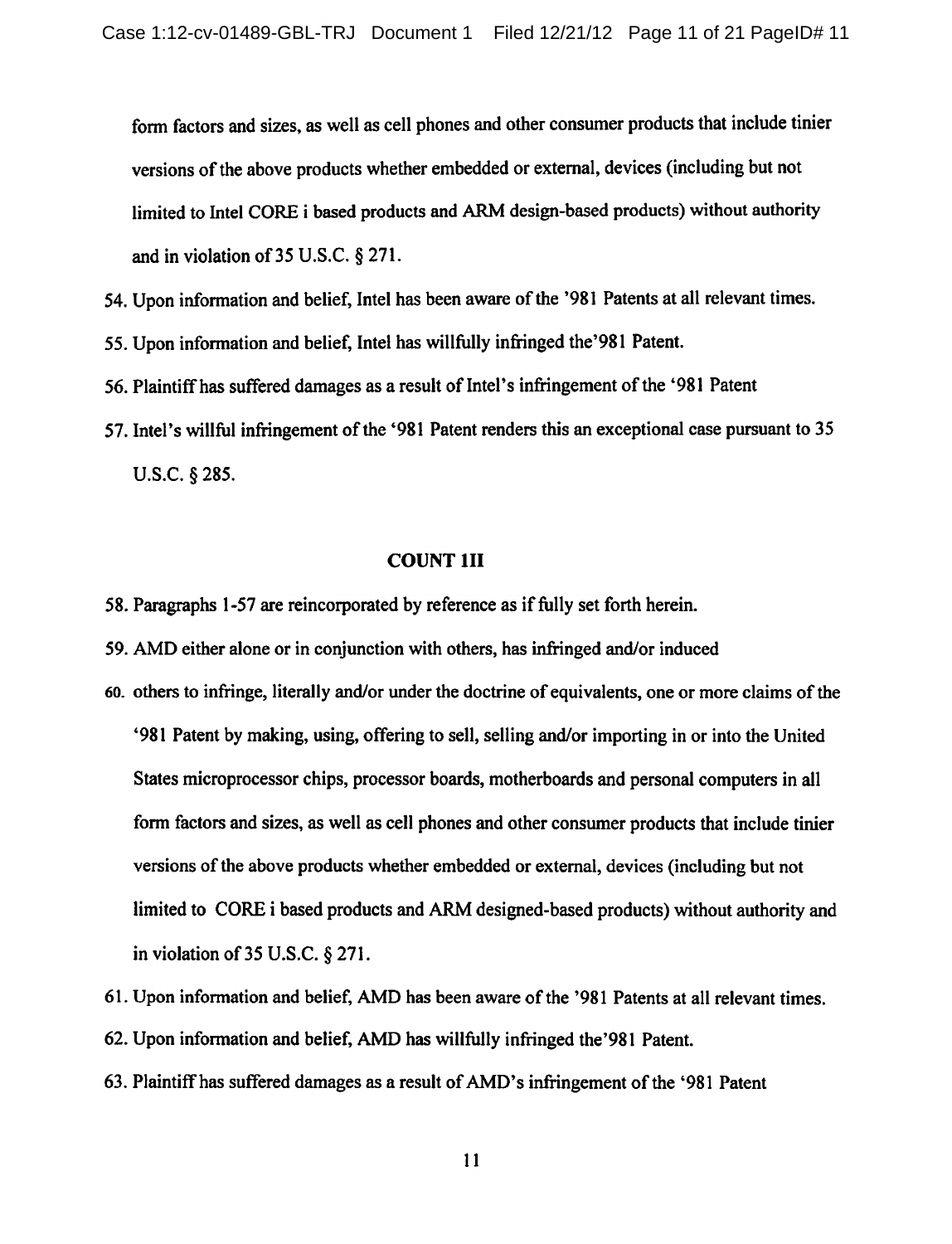64. AMD's willful infringement of the '981 Patent renders this an exceptional case pursuant to 35 U.S.C. § 285.

#### **COUNT 1V**

- 65. Paragraphs 1-64 are reincorporated by reference as if fully set forth herein.
- 66. APPLE either alone or in conjunction with others, has infringed and/or induced
- 67. others to infringe, literally and/or under the doctrine of equivalents, one or more claims of the '981 Patent by making, using, offering to sell, selling and/or importing in or into the United States microprocessor chips, processor boards, motherboards and personal computers in all form factors and sizes, as well as cell phones and other consumer products that include tinier versions of the above products whether embedded or external, devices (including but not limited to CORE i based products and ARM designed-based products) without authority and in violation of  $35$  U.S.C.  $\S 271$ .
- 68. Upon information and belief, APPLE has been aware of the '981 Patents at all relevant times.
- 69. Upon information and belief, APPLE has willfully infringed the '981 Patent.
- 70. Plaintiff has suffered damages as a result of APPLE's infringement of the '981 Patent'
- 71. APPLE's willful infringement of the '981 Patent renders this an exceptional case pursuant to 35 U.S.C. § 285.

### **COUNT V**

- 72. Paragraphs 1-71 are reincorporated by reference as if fully set forth herein.
- 73. RIM either alone or in conjunction with others, has infringed and/or induced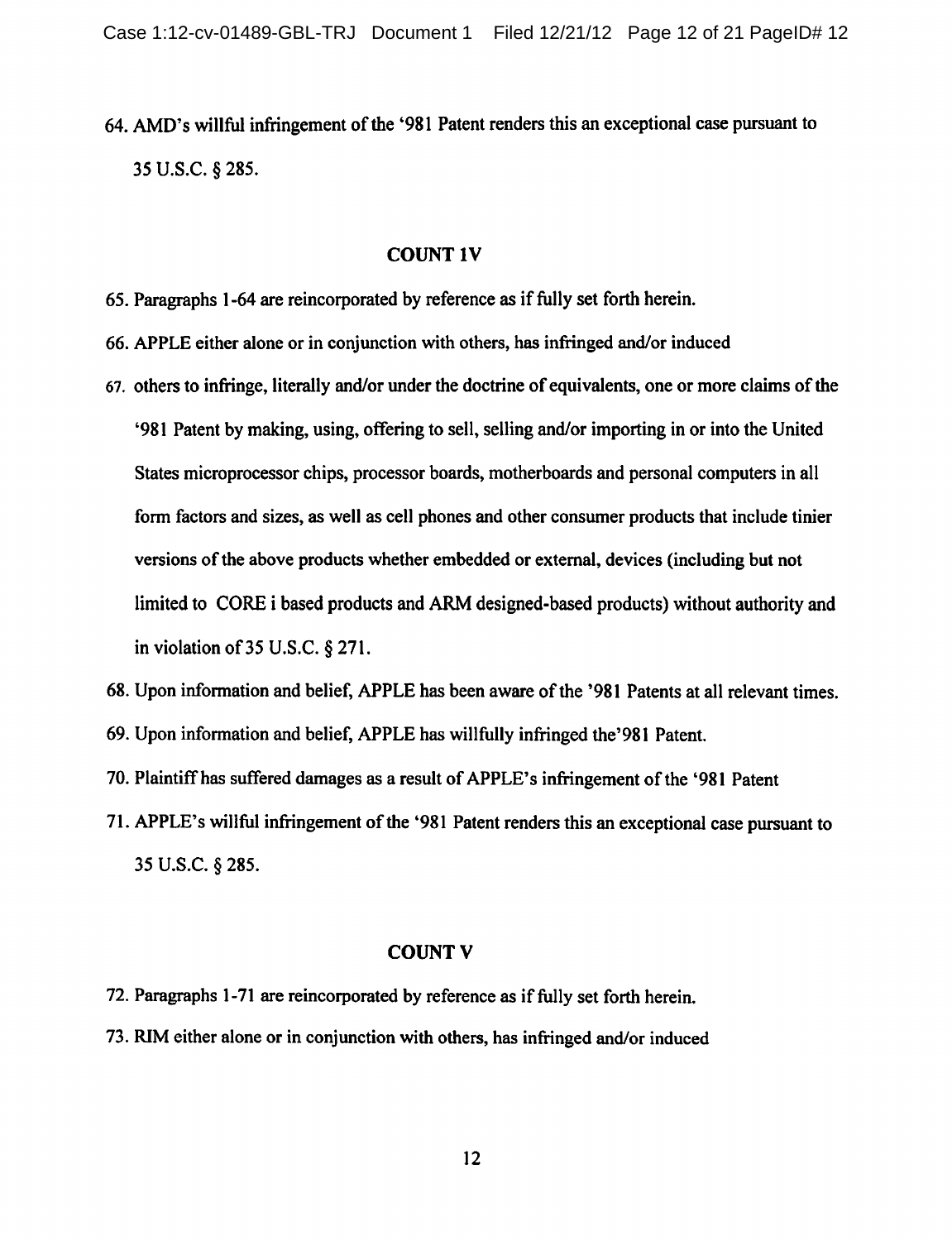- 74. others to infringe, literally and/or under the doctrine of equivalents, one or more claims of the '981 Patent by making, using, offering to sell, selling and/or importing in or into the United States microprocessor chips, processor boards, motherboards and personal computers in all form factors and sizes, as well as cell phones and other consumer products that include tinier versions of the above products whether embedded or external, devices (including but not limited to CORE i based products and ARM designed-based products) without authority and in violation of  $35$  U.S.C.  $\S 271$ .
- 75. Upon information and belief, RIM has been aware of the '981 Patents at all relevant times.
- 76. Upon information and belief, RIM has willfully infringed the '981 Patent.
- 77. Plaintiff has suffered damages as a result of RIM's infringement of the '981 Patent'
- 78. RIM's willful infringement of the '981 Patent renders this an exceptional case pursuant to 35 U.S.C.  $§$  285.

### **COUNT VI**

- 79. Paragraphs 1-78 are reincorporated by reference as if fully set forth herein.
- 80. IBM either alone or in conjunction with others, has infringed and/or induced
- 81. others to infringe, literally and/or under the doctrine of equivalents, one or more claims of the '981 Patent by making, using, offering to sell, selling and/or importing in or into the United States microprocessor chips, processor boards, motherboards and personal computers in all form factors and sizes, as well as cell phones and other consumer products that include tinier versions of the above products whether embedded or external, devices (including but not limited to CORE i based products and ARM designed-based products) without authority and in violation of 35 U.S.C.  $\S 271$ .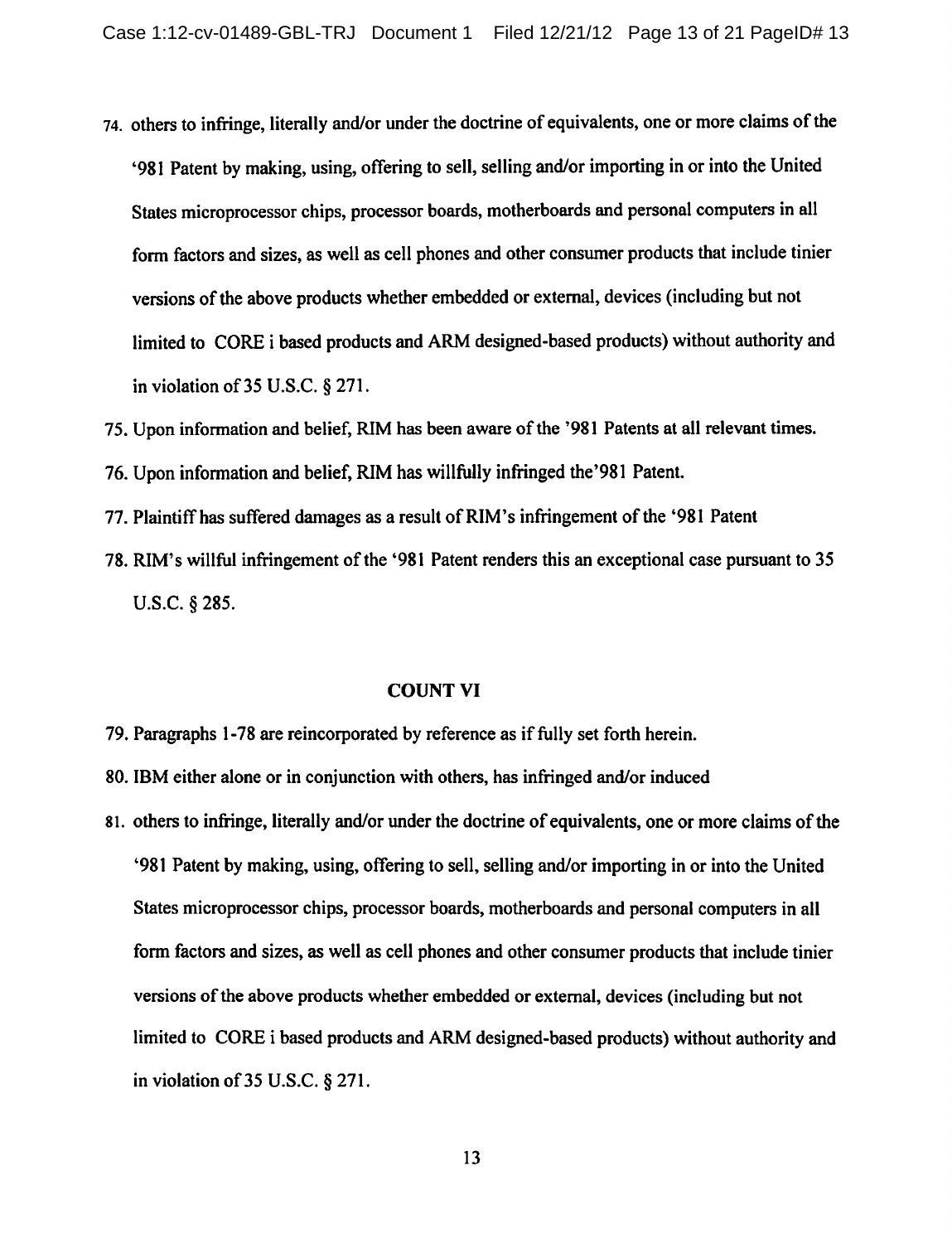82. Upon information and belief, IBM has been aware of the '981 Patents at all relevant times.

83. Upon information and belief, IBM has willfully infringed the '981 Patent.

84. Plaintiff has suffered damages as a result of IBM's infringement of the '981 Patent

85. IBM's willful infringement of the '981 Patent renders this an exceptional case pursuant to 35 U.S.C. § 285.

#### **COUNT VII**

86. Paragraphs 1-85 are reincorporated by reference as if fully set forth herein.

87. BEST BUY either alone or in conjunction with others, has infringed and/or induced others to infringe, literally and/or under the doctrine of equivalents, one or more claims of the '981 Patent by making, using, offering to sell, selling and/or importing in or into the United States microprocessor chips, processor boards, motherboards and personal computers in all form factors and sizes, as well as cell phones and other consumer products that include tinier versions of the above products whether embedded or external, devices (including but not limited to CORE i based products and ARM design-based products) without authority and in violation of 35 U.S.C. § 271.

88. Plaintiff has suffered damages as a result of BEST BUY's infringement of the '981 Patent

#### **COUNT VIII**

- 89. Paragraphs 1-91 are reincorporated by reference as if fully set forth herein.
- 90. CHASE either alone or in conjunction with others, has infringed and/or induced
- 91. others to infringe, literally and/or under the doctrine of equivalents, one or more claims of the '981 Patent by making, using, offering to sell, selling and/or importing in or into the United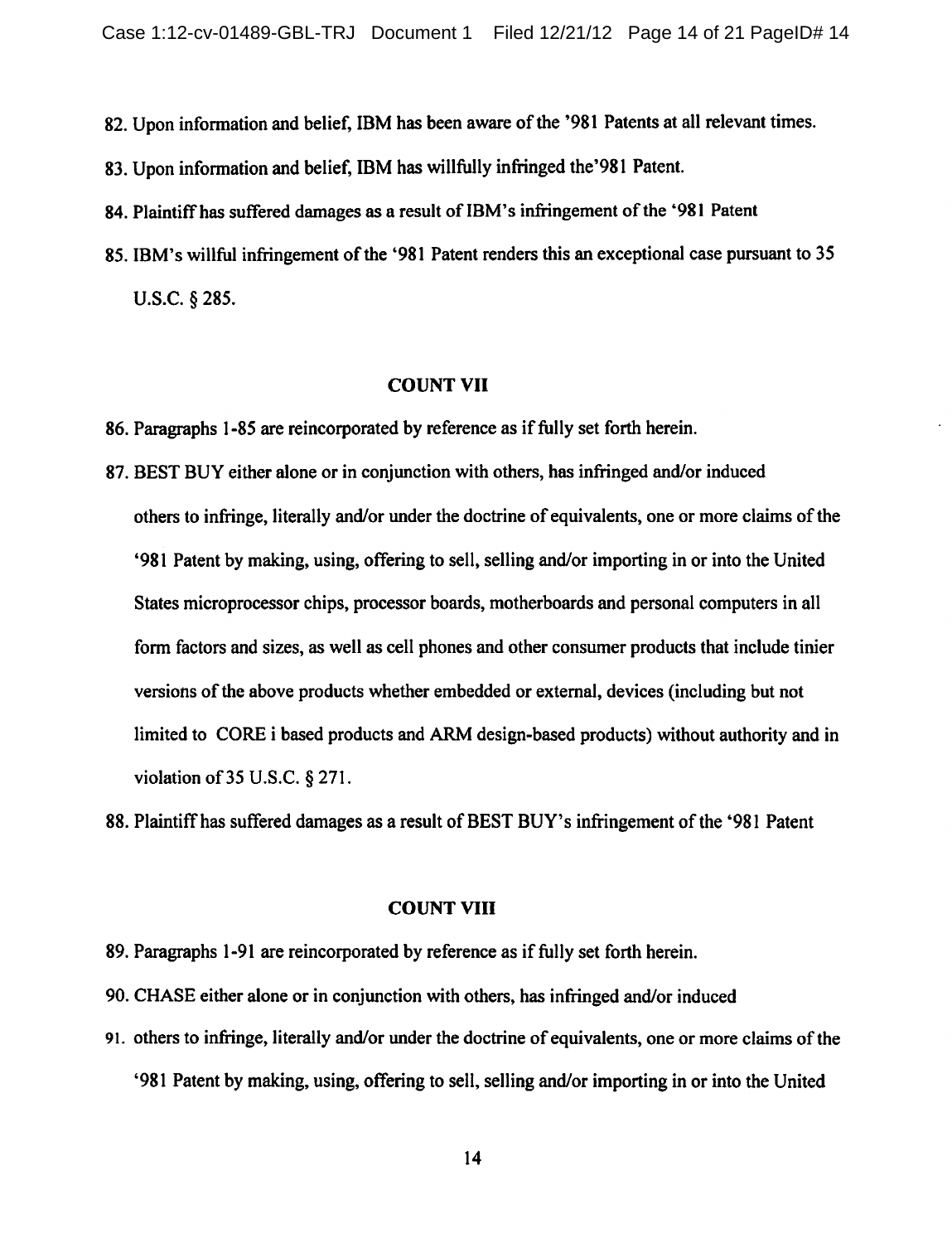States microprocessor chips, processor boards, motherboards and personal computers in all form factors and sizes, as well as cell phones and other consumer products that include tinier versions of the above products whether embedded or external, devices (including but not limited to CORE i based products and ARM design-based products) without authority and in violation of 35 U.S.C.  $\S 271$ .

92. Plaintiff has suffered damages as a result of CHASE's infringement of the '981 Patent

### **PRAYER FOR RELIEF**

WHEREFORE, Plaintiff respectfully requests the following relief:

- a) A judgment that The Group comprising Intel, AMD, Apple, RIM and IBM has committed a fraudulent action against the Plaintiff.
- b) A judgment that The Group has infringed the '981 Patent;
- c) A judgment that the Plaintiff be awarded damages adequate to compensate Plaintiff past infringement and any continuing or future.
- d) A judgment that Plaintiff be awarded damages adequate to compensate Plaintiff for The Group's past infringement and any continuing or future infringement of the '981 Patent up until the date such judgment is entered, including interest, costs, and disbursements as justified under 35 U.S.C. § 284 and, if necessary, to adequately compensate Plaintiff for The Group's infringement, an accounting: a, that this case is exceptional under 35 U.S.C. § 285;

b. that the Plaintiff be awarded the attorney fees, costs, and expenses that he incurs and is allowed to receive by law in prosecuting this action pro se; and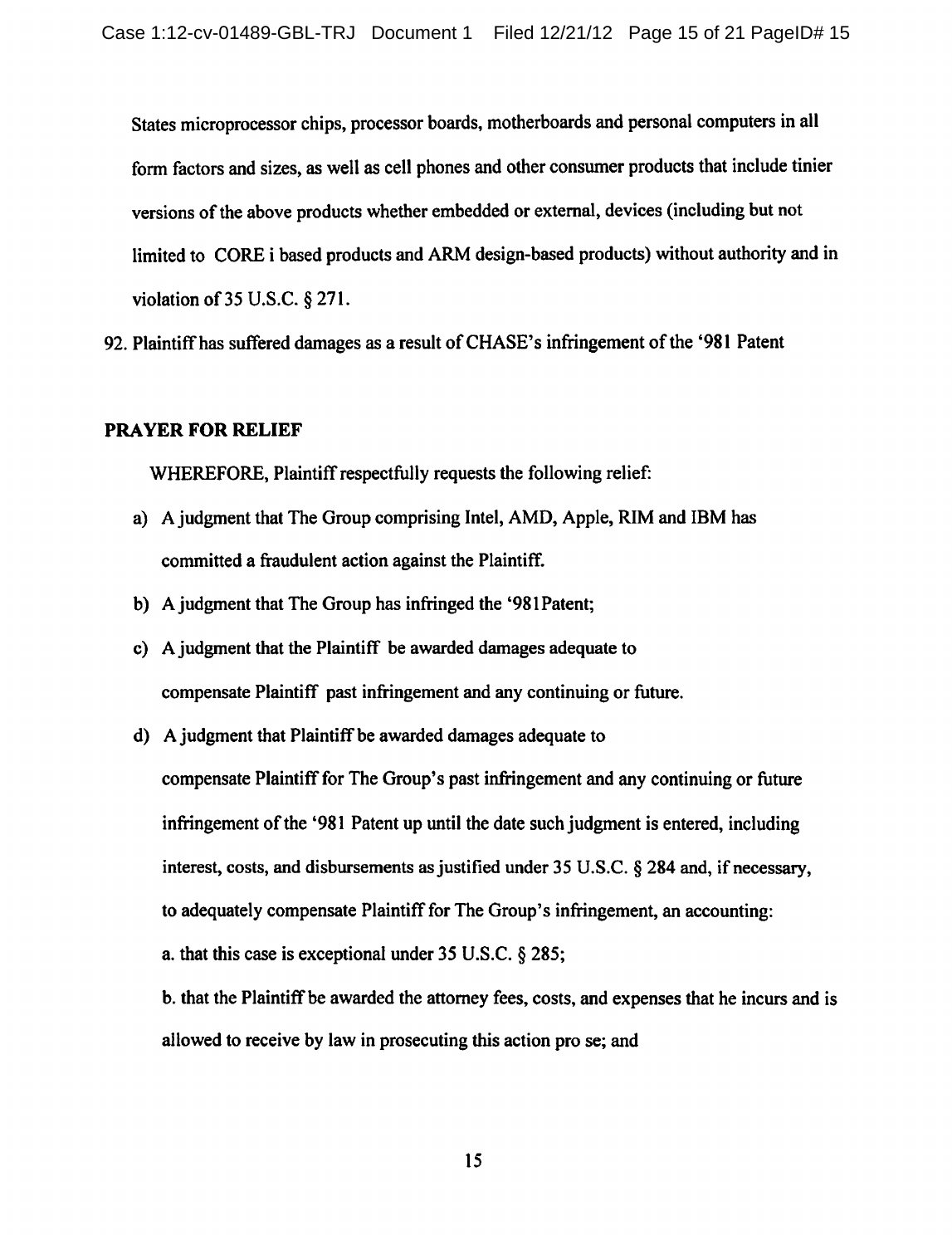c. that Plaintiff be awarded such further relief at law or in equity as the Court deems just and proper.

- e) A judgment that Intel has infringed the '981 Patent;
- f) A judgment that the Plaintiff be awarded damages adequate to compensate Plaintiff past infringement and any continuing or future.
- g) A judgment that Plaintiff be awarded damages adequate to compensate Plaintiff for Intel's past infringement and any continuing or future infringement of the '981 Patent up until the date such judgment is entered, including interest, costs, and disbursements as justified under 35 U.S.C. § 284 and, if necessary, to adequately compensate Plaintiff for Intel's infringement, an accounting: a. that this case is exceptional under  $35$  U.S.C.  $\S$  285; b, that the Plaintiff be awarded the attorney fees, costs, and expenses that he incurs and is

allowed to receive by law in prosecuting this action pro se; and

c. that Plaintiff be awarded such further relief at law or in equity as the Court deems just and proper.

- h) A judgment that AMD has infringed the '981 Patent;
- i) A judgment that the Plaintiff be awarded damages adequate to compensate Plaintiff past infringement and any continuing or future.
- i) A judgment that Plaintiff be awarded damages adequate to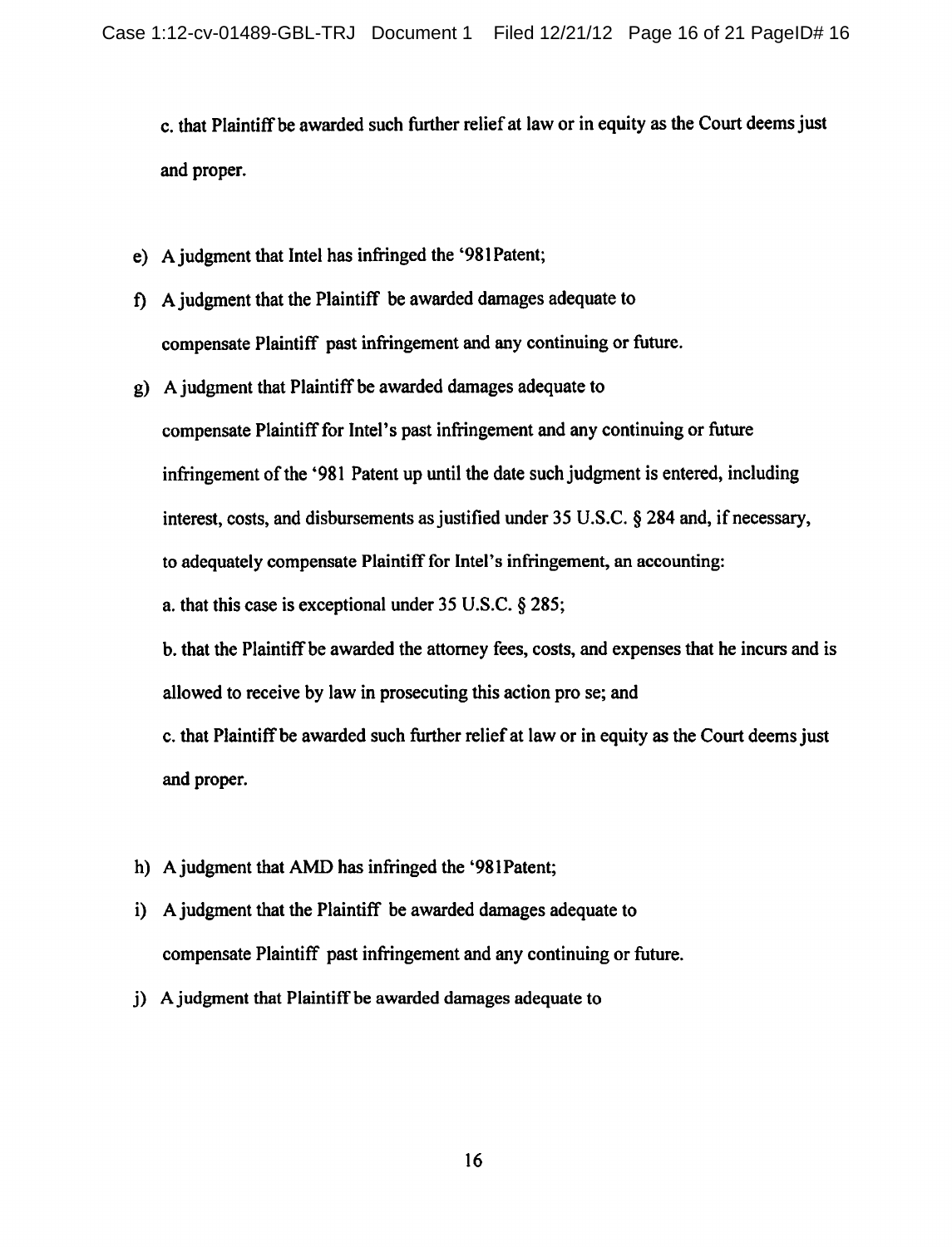compensate Plaintiff for AMD's past infringement and any continuing or future infringement of the '981 Patent up until the date such judgment is entered, including interest, costs, and disbursements as justified under 35 U.S.C. § 284 and, if necessary, to adequately compensate Plaintiff for AMD's infringement, an accounting: a. that this case is exceptional under  $35 \text{ U.S.C.}$  \$ 285; b, that the Plaintiff be awarded the attorney fees, costs, and expenses that he incurs and is allowed to receive by law in prosecuting this action pro se; and c. that Plaintiff be awarded such further relief at law or in equity as the Court deems just and proper.

k) A judgment that Apple has infringed the '981 Patent;

- 1) A judgment that the Plaintiff be awarded damages adequate to compensate Plaintiff past infringement and any continuing or future.
- k) A judgment that Plaintiff be awarded damages adequate to compensate Plaintiff for Apple's past infringement and any continuing or future infringement of the '981 Patent up until the date such judgment is entered, including interest, costs, and disbursements as justified under 35 U.S.C. § 284 and, if necessary, to adequately compensate Plaintiff for Apple's infringement, an accounting: a. that this case is exceptional under  $35 \text{ U.S.C.}$  § 285; b, that the Plaintiff be awarded the attorney fees, costs, and expenses that he incurs and is allowed to receive by law in prosecuting this action pro se; and c. that Plaintiff be awarded such further relief at law or in equity as the Court deems just

and proper.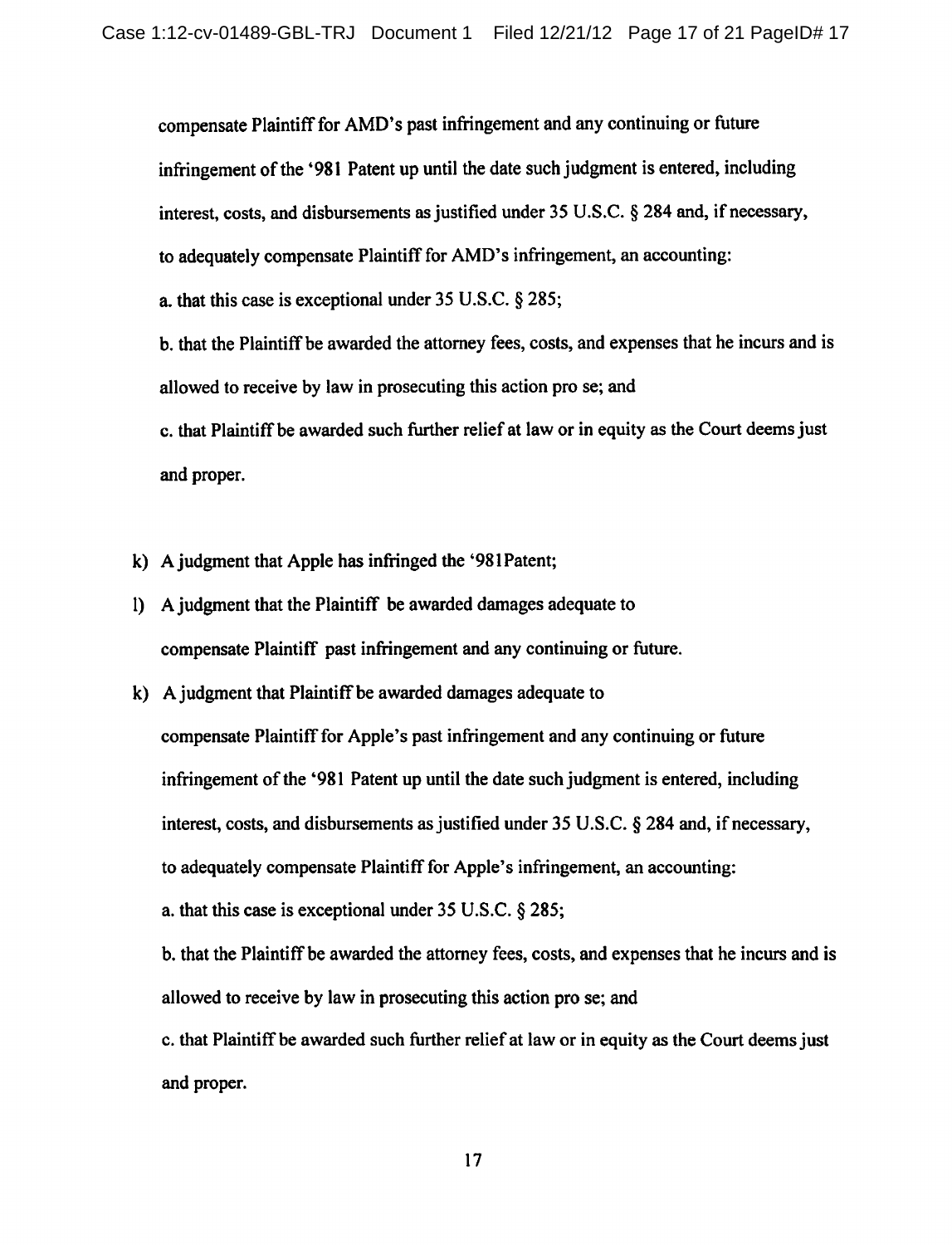- m) A judgment that RIM has infringed the '981Patent;
- n) A judgment that the Plaintiff be awarded damages adequate to compensate Plaintiff past infringement and any continuing or future.
- o) A judgment that Plaintiff be awarded damages adequate to compensate Plaintiff for RIM's past infringement and any continuing or future infringement of the '981 Patent up until the date such judgment is entered, including interest, costs, and disbursements as justified under 35 U.S.C. § 284 and, if necessary, to adequately compensate Plaintiff for RIM's infringement, an accounting: a. that this case is exceptional under 35 U.S.C. § 285;

b. that the Plaintiff be awarded the attorney fees, costs, and expenses that he incurs and is allowed to receive by law in prosecuting this action pro se; and

c. that Plaintiff be awarded such further relief at law or in equity as the Court deems just and proper.

- o) A judgment that IBM has infringed the '981Patent;
- p) A judgment that the Plaintiff be awarded damages adequate to compensate Plaintiff past infringement and any continuing or future.
- q) A judgment that Plaintiff be awarded damages adequate to compensate Plaintiff for IBM's past infringement and any continuing or future infringement of the '981 Patent up until the date such judgment is entered, including interest, costs, and disbursements as justified under 35 U.S.C. § 284 and, if necessary,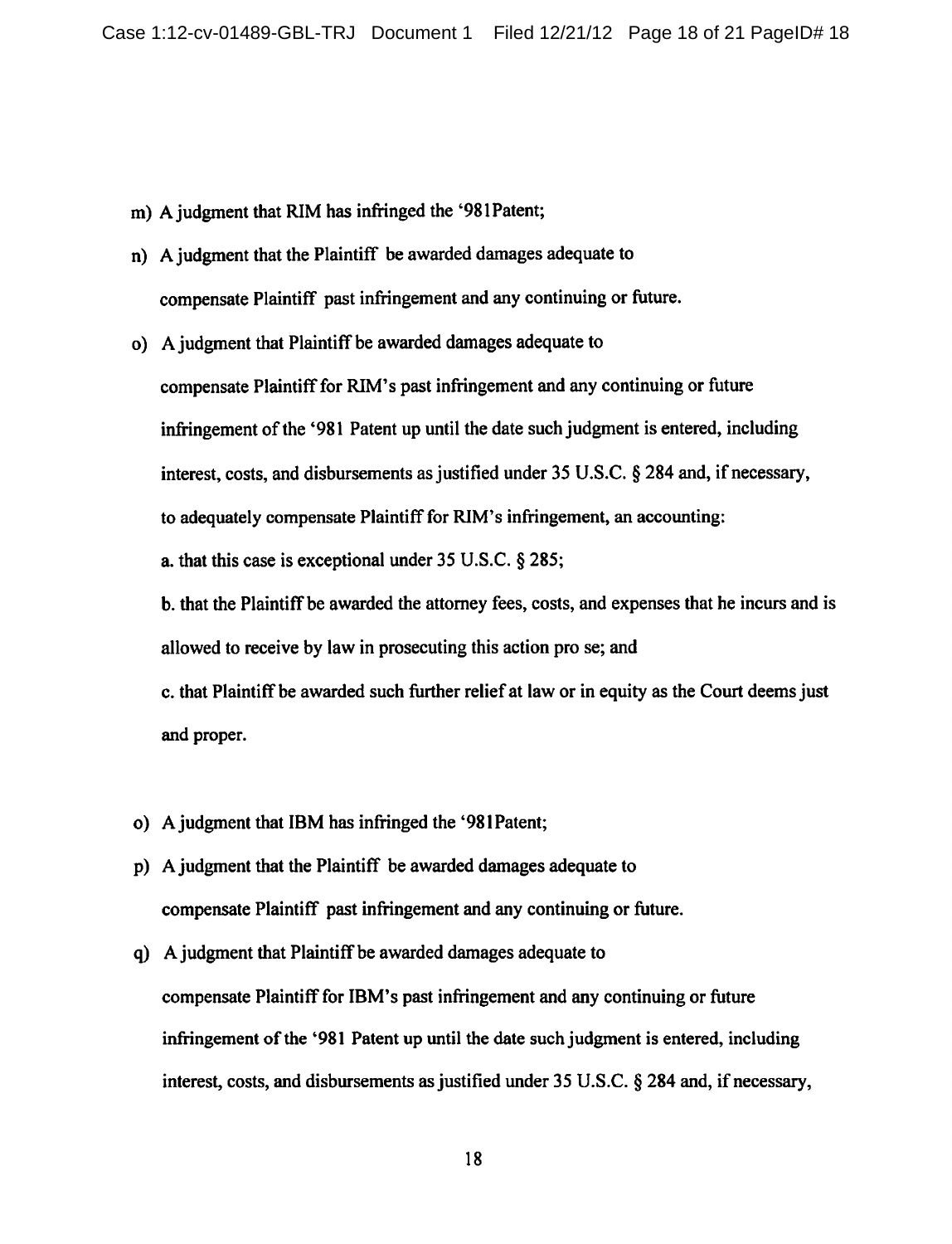to adequately compensate Plaintiff for IBM's infringement, an accounting:

a. that this case is exceptional under  $35$  U.S.C.  $\S$  285;

b. that the Plaintiff be awarded the attorney fees, costs, and expenses that he incurs and is allowed to receive by law in prosecuting this action pro se; and

c, that Plaintiff be awarded such further relief at law or in equity as the Court deems just and proper.

- A judgment that Best Buy has infringed the '981 Patent;  $r$
- s) A judgment that the Plaintiff be awarded damages adequate to compensate Plaintiff past infringement and any continuing or future.
- t) A judgment that Plaintiff be awarded damages adequate to compensate Plaintiff for Best Buy's past infringement and any continuing or future infringement of the '981 Patent up until the date such judgment is entered, including interest, costs, and disbursements as justified under 35 U.S.C. § 284 and, if necessary, to adequately compensate Plaintiff for Best Buy's infringement, an accounting: b. that the Plaintiff be awarded the attorney fees, costs, and expenses that he incurs and is allowed to receive by law in prosecuting this action pro se; and c. that Plaintiff be awarded such further relief at law or in equity as the Court deems just and proper.
- t) A judgment that Chase has infringed the '981 Patent;
- u) A judgment that the Plaintiff be awarded damages adequate to compensate Plaintiff past infringement and any continuing or future.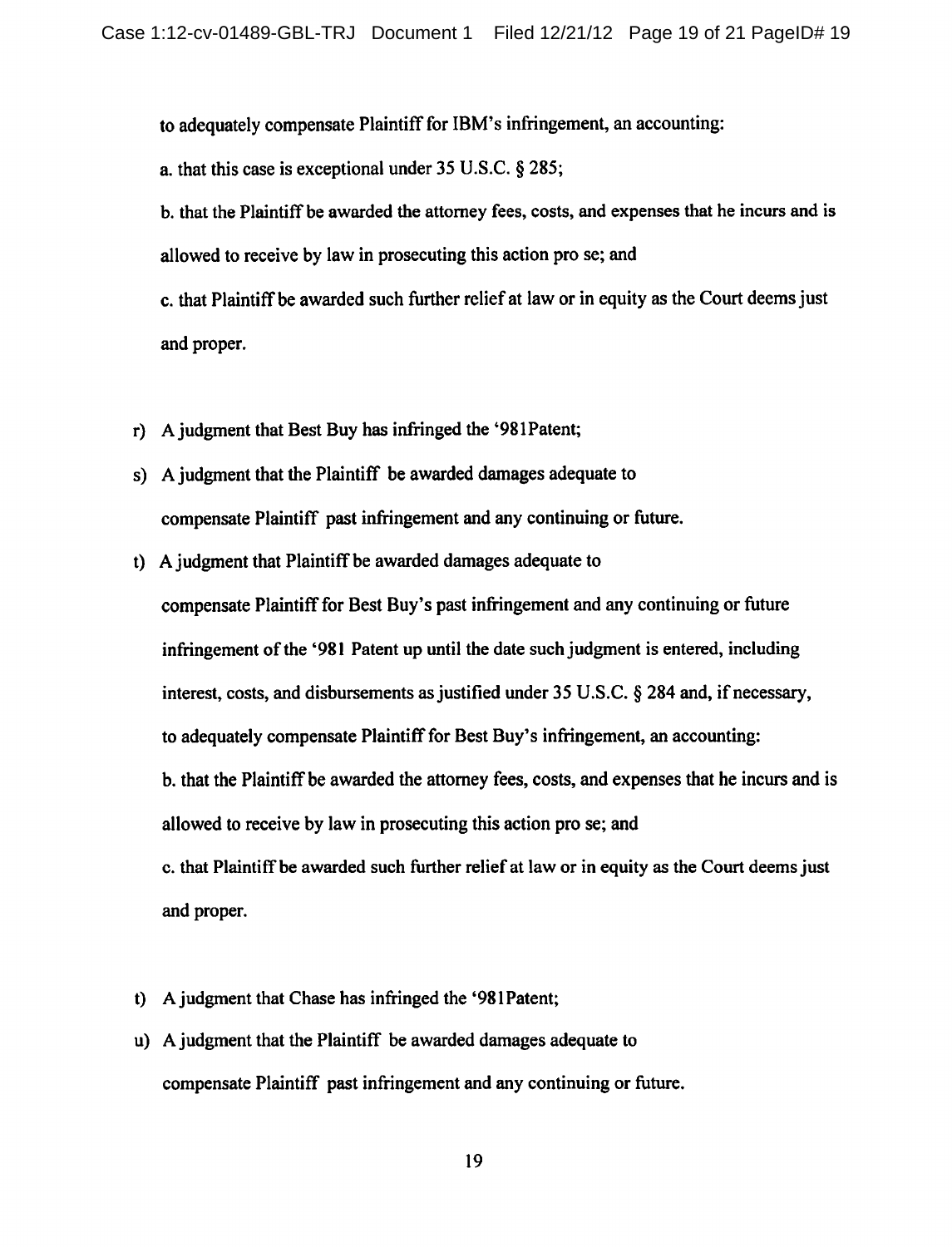t) A judgment that Plaintiff be awarded damages adequate to

compensate Plaintiff for Chase's past infringement and any continuing or future

infringement of the '981 Patent up until the date such judgment is entered, including

interest, costs, and disbursements as justified under 35 U.S.C. § 284 and, if necessary,

to adequately compensate Plaintiff for Chase's infringement, an accounting:

b, that the Plaintiff be awarded the attorney fees, costs, and expenses that he incurs and is

allowed to receive by law in prosecuting this action pro se; and

c. that Plaintiff be awarded such further relief at law or in equity as the Court deems just

and proper.

With the many Billions of infringing units having been and continue to be manufactured and that

recent awards of \$6 to \$9 per unit were granted, Plaintiff suggests that total damages

approaching \$7B would be in order if the Court so agrees.

### **DEMAND FOR JURY TRIAL**

Plaintiff hereby demands trial by jury on all claims and issues so triable.

I hereby certify that on I caused a true and correct copy of the foregoing to be served by hand, courier, or mail, postage prepaid, to INTEL CORPORATION, ADVANCED MICRO DEVICES, INC., APPLE CORPORATION, RESEARCH IN MOTION INC., IBM CORPORATION, BEST BUY CO. INC., and **J P MORGAN CHASE.** 

DATED: December 21, 2012

Respectfully submitted,

Of Pro Se Party Mers Kutt 10 Tremely Crescent, Toronto, On. M1K 3Y7 Canada 416 755 1322